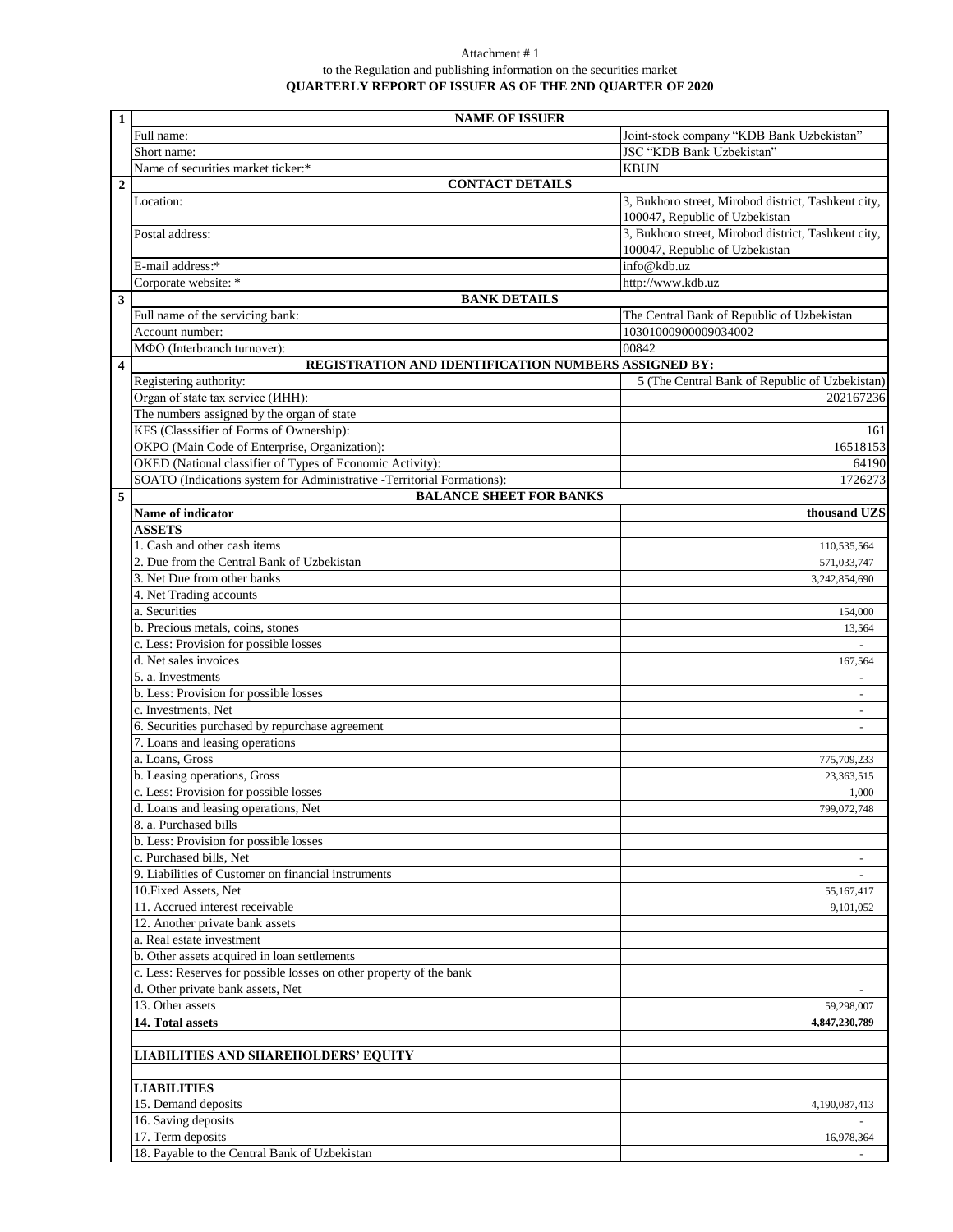| 19. Payable to other banks                                                              | 2,219,429     |
|-----------------------------------------------------------------------------------------|---------------|
| 20. Securities sold under agreement with a subsequent purchase                          |               |
| 21. Loans and leasing operations for payment                                            |               |
| 22. Subordinated debt                                                                   | $\sim$        |
| 23. Accrued interest payable                                                            |               |
| 24. Other liabilities                                                                   | 7,077,333     |
| 25. Total liabilities                                                                   | 4,216,363,798 |
|                                                                                         |               |
| <b>EQUITY</b>                                                                           |               |
| 26. Charter Capital                                                                     |               |
| a. Shares - Ordinary                                                                    |               |
|                                                                                         | 101,272,261   |
| b. Shares - Priveleged                                                                  |               |
| 27. Additional paid-in capital                                                          |               |
| 28. Reserve capital                                                                     |               |
| a. Reserve fund for general purpose                                                     | 15,190,839    |
| a.1. Including Provision for probable losses on standard assets                         | 28,772,155    |
| b. Devaluation Reserve                                                                  | 216,441,789   |
| c. Other reserves and funds                                                             | 3,201,179     |
| 29. Retained earnings                                                                   | 265,988,768   |
| 30. Total equity                                                                        | 630,866,991   |
| 31. Total liabilities and equity                                                        | 4,847,230,789 |
| STATEMENT OF FINANCIAL PERFORMANCE FOR BANKS                                            |               |
| <b>Categories</b>                                                                       | thousand UZS  |
| <b>INTEREST INCOME</b>                                                                  |               |
| 1. Interest income                                                                      |               |
| a. Interest income on the accounts with Central Bank of Uzbekistan                      | 1,586,726     |
| b. Interest income on accounts in other banks                                           | 27,434,937    |
| c. Interest income on bills bought                                                      |               |
| d. Interest income on investments                                                       | 112,068       |
| e. Interest income on trade account securities                                          |               |
| f. Interest income on customer commitments                                              |               |
|                                                                                         |               |
| g. Interest income on customer acceptances outstanding obligations of the bank          | ÷.            |
| h. Percentage, Discount (Specials) and fees on credit and leasing operations            | 38,064,934    |
| i. Interest income under agreements to purchase securities with a repurchase            |               |
| i. Other interest income                                                                | $\sim$        |
| k. Total interest income                                                                | 67,198,665    |
|                                                                                         |               |
| 2. INTEREST EXPENSES                                                                    |               |
| a. Interest expense on demand deposits                                                  | L.            |
| b. Interest expense on saving deposits                                                  |               |
| c. Interest expense on term deposits                                                    |               |
| d. Interest on accounts payable with the Central Bank of Uzbekistan                     |               |
| e. Interest on accounts payable to other banks                                          |               |
| f. Total interest expense on deposits                                                   |               |
| g. Interest expense on loans payable                                                    |               |
| h. Interest expenses on agreements on the sale of securities with subsequent repurchase |               |
| i. Other interest expense                                                               |               |
| j. Total interest expense on loans                                                      |               |
| k. Total interest expense                                                               |               |
|                                                                                         |               |
|                                                                                         |               |
| 3. NET INTEREST INCOME BEFORE ASSESSMENT POSSIBLE LOSSES ON                             |               |
| <b>ASSETS</b>                                                                           | 67,198,665    |
| a. Less: Provision for possible losses on other assets                                  | 8,892         |
| b. Net interest income after an assessment of possible losses on loans and leasing<br>6 |               |
|                                                                                         | 67,189,773    |
|                                                                                         |               |
| <b>4. NON-INTEREST INCOME</b>                                                           |               |
| a. Income from commissions and fees                                                     |               |
|                                                                                         | 20,867,827    |
| b. Gain on foreign exchange                                                             | 8,935,675     |
| c. Profit from commercial operations                                                    |               |
| d. Profits and dividends from investments                                               |               |
| e. Other non-interest income                                                            | 1,195,420     |
| f. Total non-interest income                                                            | 30,998,922    |
|                                                                                         |               |
| <b>5. NON-INTEREST OPERATING EXPENSES</b>                                               |               |
| a. Fee and commission expenses and expenses for services                                | 4,621,539     |
| b. Losses on foreign exchange                                                           | 4,675,173     |
|                                                                                         |               |
| c. Losses on trading accounts                                                           |               |